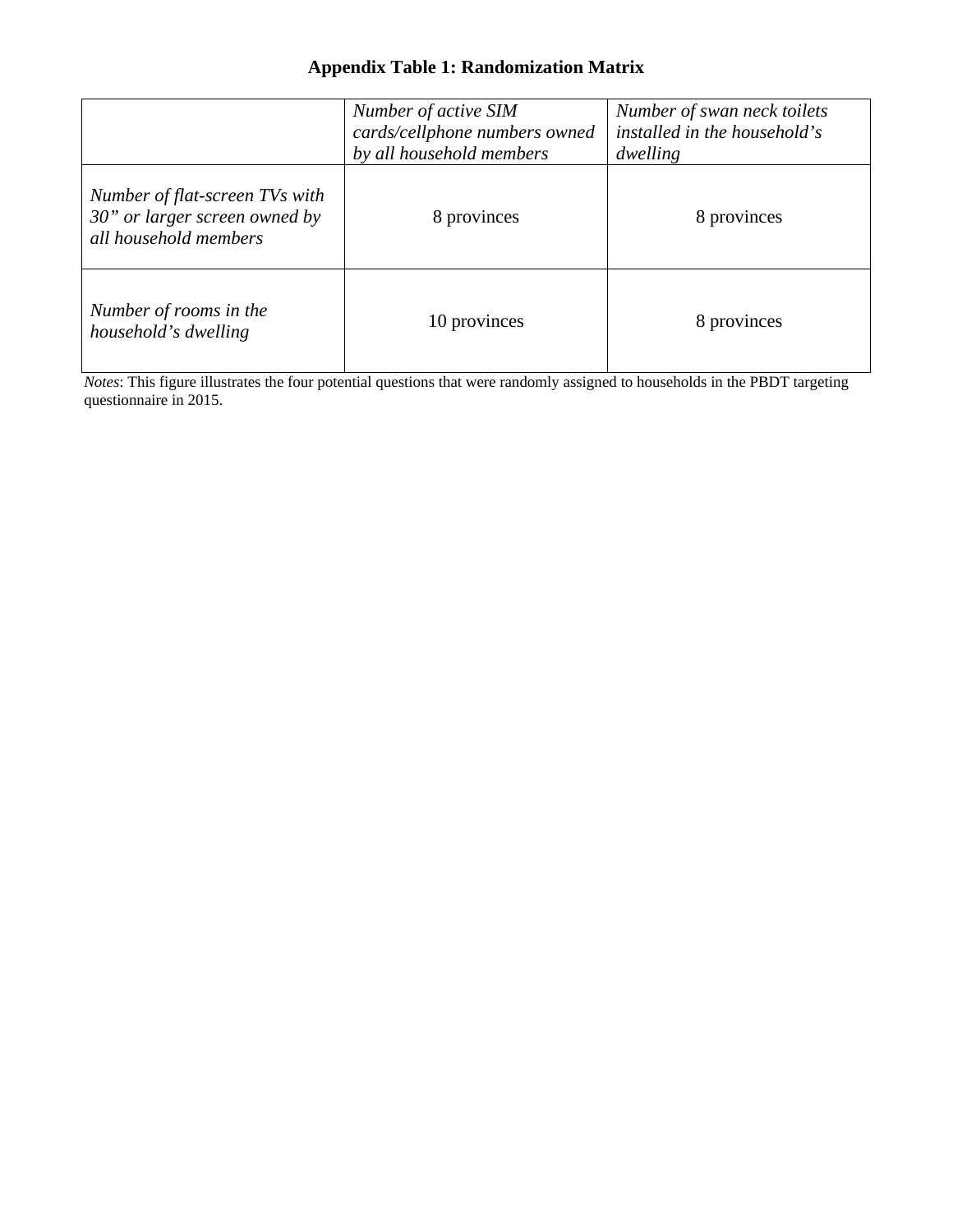| <b>Appendix Table 2: Randomization Check</b> |            |                |            |            |                 |             |            |                 |
|----------------------------------------------|------------|----------------|------------|------------|-----------------|-------------|------------|-----------------|
|                                              | (1)        | (2)            | (3)        | (4)        | (5)             | (6)         | (7)        | (8)             |
|                                              | Urban      | <b>HH</b> Size | Owns home  | Owns       | Nb. people with | Nb. SIM     | Cable TV   | <b>WC Goose</b> |
|                                              |            |                | phone      | cellphone  | phones in HH    | Cards in HH | in HH      | in HH           |
| <b>TV</b> Treatment                          | $-0.043$   | $-0.164**$     | $-0.012$   | $-0.004$   | $-0.088$        | $-0.100$    | 0.016      | 0.010           |
|                                              | (0.039)    | (0.066)        | (0.008)    | (0.018)    | (0.072)         | (0.076)     | (0.017)    | (0.025)         |
|                                              | [0.229]    | [0.025]        | [0.070]    | [0.969]    | [0.289]         | [0.178]     | [0.343]    | [0.817]         |
| <b>Cell Treatment</b>                        | $-0.001$   | $-0.077$       | $0.012*$   | $-0.018$   | 0.004           | 0.020       | $-0.008$   | 0.017           |
|                                              | (0.035)    | (0.063)        | (0.006)    | (0.018)    | (0.067)         | (0.069)     | (0.016)    | (0.027)         |
|                                              | [0.989]    | [0.369]        | [0.061]    | [0.815]    | [0.963]         | [0.805]     | [0.650]    | [0.722]         |
| <b>Observations</b>                          | 70,741     | 70,741         | 70,741     | 70,741     | 70,741          | 70,741      | 70,741     | 70,741          |
| Strata FE                                    | <b>YES</b> | <b>YES</b>     | <b>YES</b> | <b>YES</b> | <b>YES</b>      | <b>YES</b>  | <b>YES</b> | <b>YES</b>      |
| Dep. Var Mean                                | 0.431      | 3.866          | 0.0487     | 0.837      | 1.700           | 1.804       | 0.0831     | 0.698           |

*Notes*: This table tests for balance between treatment and control groups along 8 baseline characteristics. Outcome variables were chosen from the March 2014 SUSENAS and the analysis was run after the randomization, but before the experiment was implemented. Regressions are estimated by OLS and standard errors, clustered at the province level, are shown in parentheses. Randomization inference *p*-values are shown in brackets.

\*\*\* p<0.01, \*\* p<0.05, \* p<0.1 shown computed using the clustered standard errors.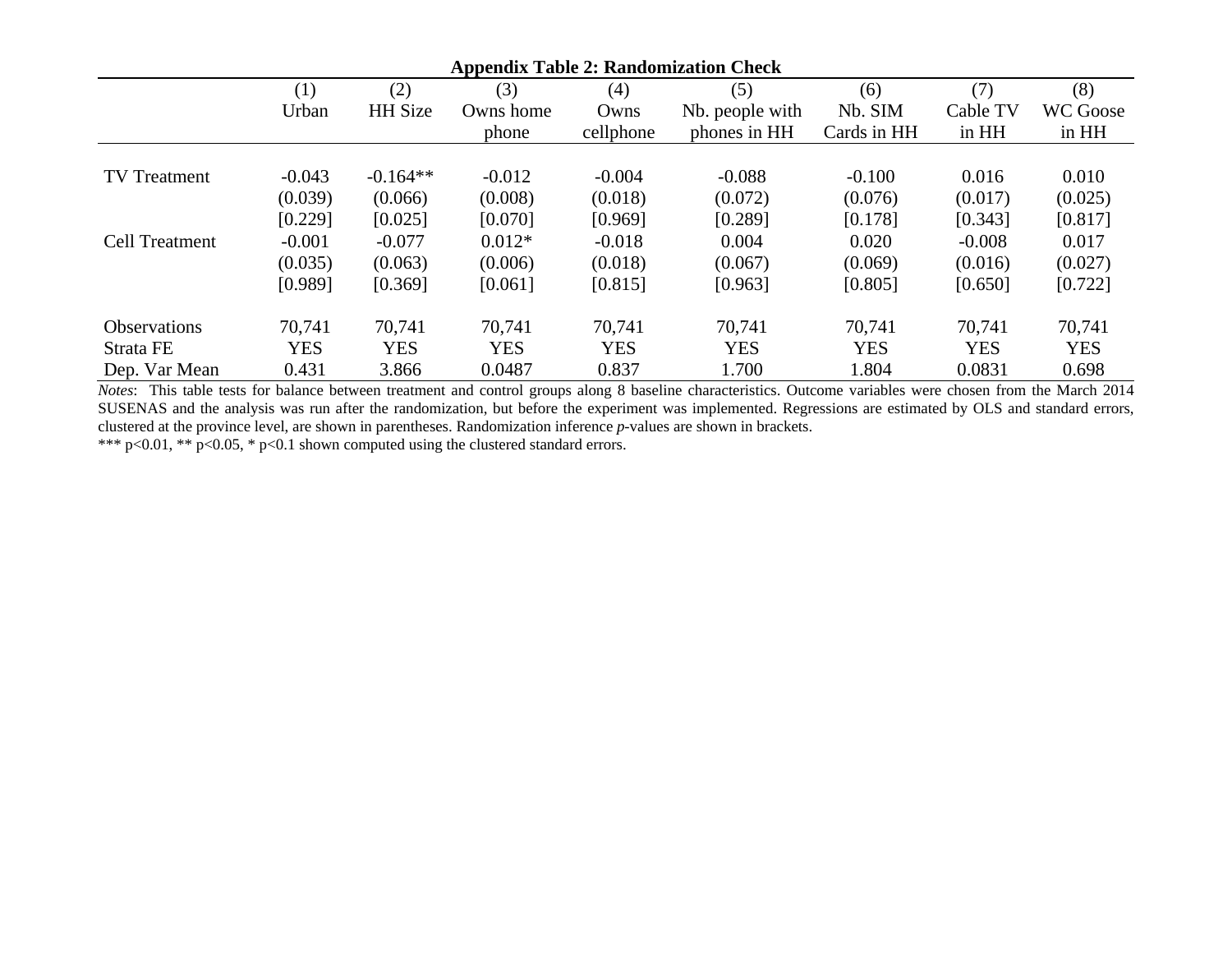# **Appendix Table 3: District-times-Urban/Rural Controls Selected by Double-LASSO Procedure for Table 1 Specifications**

|           | Panel A: 2016 Outcome Data                                                                                                                                                                                                                                                                                                                                                                                                                                                                                                                                                                                                                                                                                                                                                                                                                                                                                                                                                                                                                                                                                                                                                                                                                                                                                                                                                                                                                                                                       |
|-----------|--------------------------------------------------------------------------------------------------------------------------------------------------------------------------------------------------------------------------------------------------------------------------------------------------------------------------------------------------------------------------------------------------------------------------------------------------------------------------------------------------------------------------------------------------------------------------------------------------------------------------------------------------------------------------------------------------------------------------------------------------------------------------------------------------------------------------------------------------------------------------------------------------------------------------------------------------------------------------------------------------------------------------------------------------------------------------------------------------------------------------------------------------------------------------------------------------------------------------------------------------------------------------------------------------------------------------------------------------------------------------------------------------------------------------------------------------------------------------------------------------|
| Owns TV   | Computer ownership (July 2010); Computer ownership (Pooled 2012); Computer ownership (Pooled 2014); Concrete roof<br>(Feb. 2007); Concrete roof (July 2007); Concrete roof (July 2008); Concrete roof (July 2009); Concrete roof (Pooled<br>2011); Concrete roof (Pooled 2012); Concrete roof (Pooled 2014); Cook with bottled water (Pooled 2014); Drink clean<br>water (March 2015); Electricity (Pooled 2011); Electricity (Pooled 2012); Electricity (Pooled 2014); Home internet (July<br>2009); Kerosene gas (Pooled 2013); Landline for internet (July 2008); Lease home (July 2010); Lighting wattage 2200<br>(July 2010); Lighting wattage 2200 (Pooled 2013); Lighting wattage higher than 2200 (July 2009); Lighting wattage<br>higher than 2200 (Pooled 2012); Lighting wattage no meter (Pooled 2011); Marble/granite floor (March 2015); Mutual<br>squat toilet (Pooled 2012); Mutual squat toilet (March 2015); Mutual water (Pooled 2012); Not buying drinking water<br>(March 2015); Use landlines for internet (July 2008); Number household members use other internet (July 2009); Own<br>house (Pooled 2013); Personal goose toilet (Pooled 2013); Personal squat toilet (July 2009); Personal squat toilet (March<br>2010); Personal squat toilet (Pooled 2012); Personal toilet (July 2009); Personal toilet (July 2010); Personal toilet (March<br>2015); Public internet (March 2015); Soil floor (March 2015); Urban; Use internet for financial purposes (March 2015) |
|           | Nb. SIM Cards Bamboo floor (July 2010); Computer ownership (July 2010); Computer ownership (Pooled 2012); Computer ownership<br>(Pooled 2014); Concrete roof (Pooled 2011); Concrete roof (Pooled 2012); Cook using bottled water (Pooled 2014); Drink<br>clean water (March 2015); Four or more families in house (Pooled 2013); Landline for internet (July 2008); Lighting<br>wattage higher than 2200 (July 2009); Personal toilet (March 2015); Public internet (March 2015); Refill cooking water<br>(Pooled 2014); Rent house (March 2009); Soil floor (Pooled 2011); Use internet at office (July 2007); Use internet at<br>school (March 2015); Use a public water source (Feb. 2007); Use a public water source (March 2008); Urban                                                                                                                                                                                                                                                                                                                                                                                                                                                                                                                                                                                                                                                                                                                                                    |
| Nb. Rooms | Drink river water (March 2015); No public toilet (March 2015); Personal toilet (March 2015); Public squat toilet (Pooled<br>2013); Residential house (Pooled 2012); Shingle roof (Pooled 2011); Wood floor (Pooled 2013)                                                                                                                                                                                                                                                                                                                                                                                                                                                                                                                                                                                                                                                                                                                                                                                                                                                                                                                                                                                                                                                                                                                                                                                                                                                                         |
| Owns WC   | Bamboo floor (July 2010); Drink river water (March 2009); Drink river water (Pooled 2012); Drink river water (Pooled<br>2013); Drink water from unprotected spring (Pooled 2014); Goose toilet (Pooled 2012); No electricity (March 2015); Not<br>buying drinking water (March 2015); Other electricity (Feb. 2007); Other electricity (March 2009); Other roof (March<br>2008); Personal goose toilet (Pooled 2013); Personal goose toilet (Pooled 2014); Personal squat toilet (March 2015);<br>Personal toilet (March 2008); Personal toilet (March 2015); Public squat toilet (March 2015); Squat toilet (July 2010);                                                                                                                                                                                                                                                                                                                                                                                                                                                                                                                                                                                                                                                                                                                                                                                                                                                                        |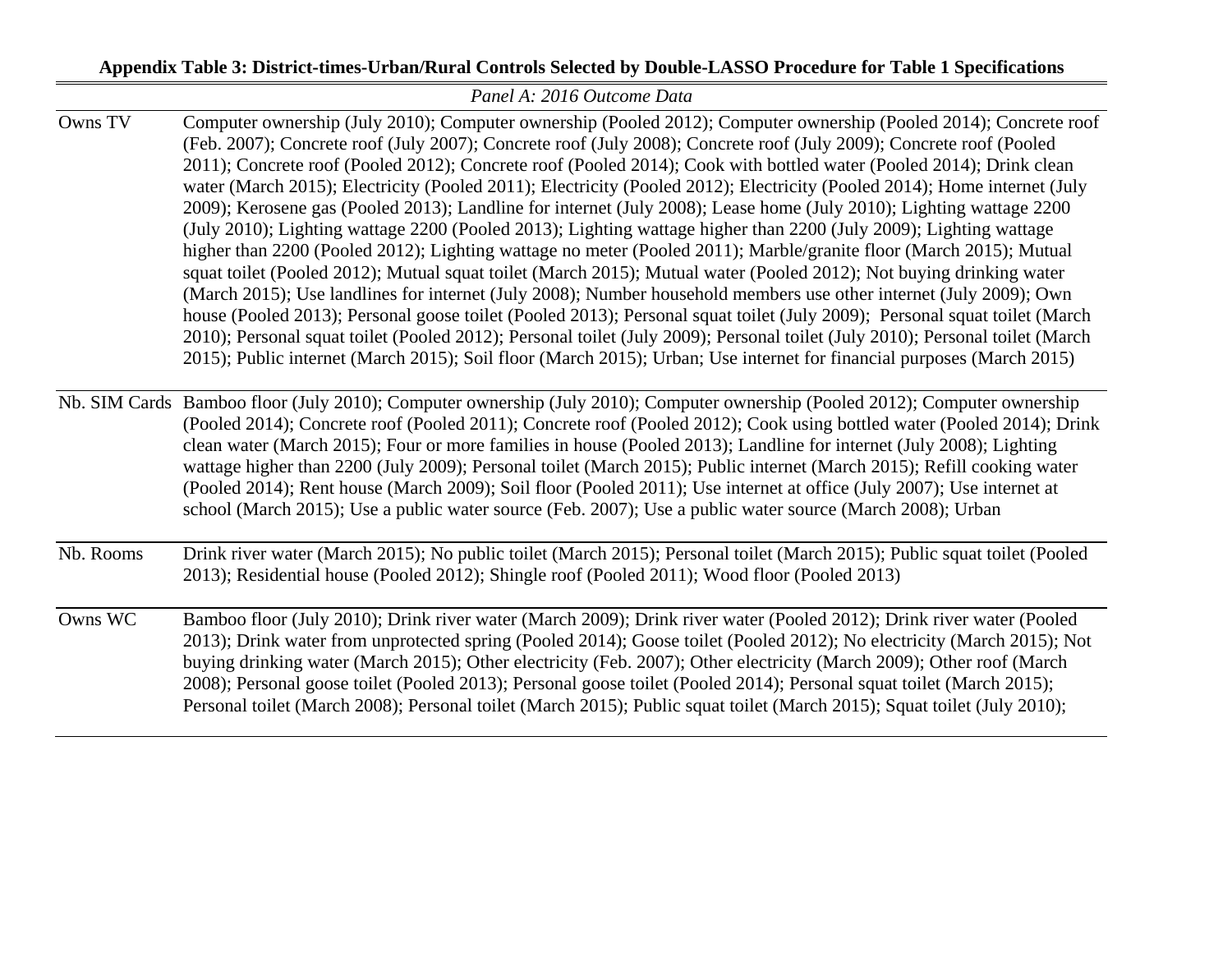## **Appendix Table 3: District-times-Urban/Rural Controls Selected by Double-LASSO Procedure for Table 1 Specifications**

|                           | Panel B: 2017 Outcome Data                                                                                                                                                                                                                                                                                                                                                                                                                                                                                                                                                                                                                                                                                                                                                                                                                                                                                                                                                                                                               |
|---------------------------|------------------------------------------------------------------------------------------------------------------------------------------------------------------------------------------------------------------------------------------------------------------------------------------------------------------------------------------------------------------------------------------------------------------------------------------------------------------------------------------------------------------------------------------------------------------------------------------------------------------------------------------------------------------------------------------------------------------------------------------------------------------------------------------------------------------------------------------------------------------------------------------------------------------------------------------------------------------------------------------------------------------------------------------|
| Owns TV                   | Asbestos roof (July 2008); Computer ownership (Pooled 2014); Concrete roof (July 2007); Concrete roof (March 2010);<br>Concrete roof (Pooled 2012); Concrete roof (March 2015); Cook bottled water (Pooled 2014); Drink clean water (March<br>2015); Landline for internet (July 2008); Laptop ownership (July 2010); Lease home (July 2007); Lease home (March<br>2008); Lease home (July 2010); Lease home (Pooled 2011); Lease home (March 2015); Lighting wattage 2200 (July<br>2009); Lighting wattage 2200 (July 2010); Lighting wattage higher than 2200 (July 2009); Lighting wattage higher than<br>2200 (Pooled 2012); Home internet (July 2009); Marble/granite floor (March 2015); Mutual water source (Pooled 2012);<br>Mutual squat toilet (July 2010); Personal goose toilet (Pooled 2011); Personal toilet (July 2009); Refill cooking water<br>(Pooled 2014); Refill wash water (March 2015); Rent house (Pooled 2013); Urban; Use internet at office (March 2015);<br>Use internet for financial purposes (March 2015) |
| Nb. People<br>with Phones | Computer ownership (Pooled 2012); Computer ownership (Pooled 2014); Concrete roof (Pooled 2012); Cook bottled<br>water (Pooled 2014); Drink clean water (March 2015); Landline for internet (July 2008); Lease house (July 2007); Lease<br>house (July 2010); Personal toilet (March 2015); Public internet (March 2015); Public water source (Pooled 2011); Rent<br>house (March 2009); Soil floor (Pooled 2011); Urban; Use internet at office (July 2007); Use internet at office (March<br>2015); Use internet for financial purposes (March 2015)                                                                                                                                                                                                                                                                                                                                                                                                                                                                                   |
| Nb. Rooms                 | Drink river water (Pooled 2013); Drink river water (March 2015); High-quality wood floor (Pooled 2013); No public toilet<br>(July 2007); Paraffin lamp for light (July 2010); Personal toilet (March 2015); Residential house (Pooled 2012);<br>Residential house (Pooled 2013)                                                                                                                                                                                                                                                                                                                                                                                                                                                                                                                                                                                                                                                                                                                                                          |
| Owns WC                   | Goose toilet (March 2008); Mutual squat toilet (Pooled 2014); No access to water (March 2015); No public toilet (July<br>2007); No toilet (Feb. 2007); Oil lamp for light (Pooled 2013); Personal goose toilet (Pooled 2011); Personal squat toilet<br>(Pooled 2011); Personal squat toilet (Pooled 2012); Personal toilet (March 2015); Personal unclosed pit toilet (March<br>2015)                                                                                                                                                                                                                                                                                                                                                                                                                                                                                                                                                                                                                                                    |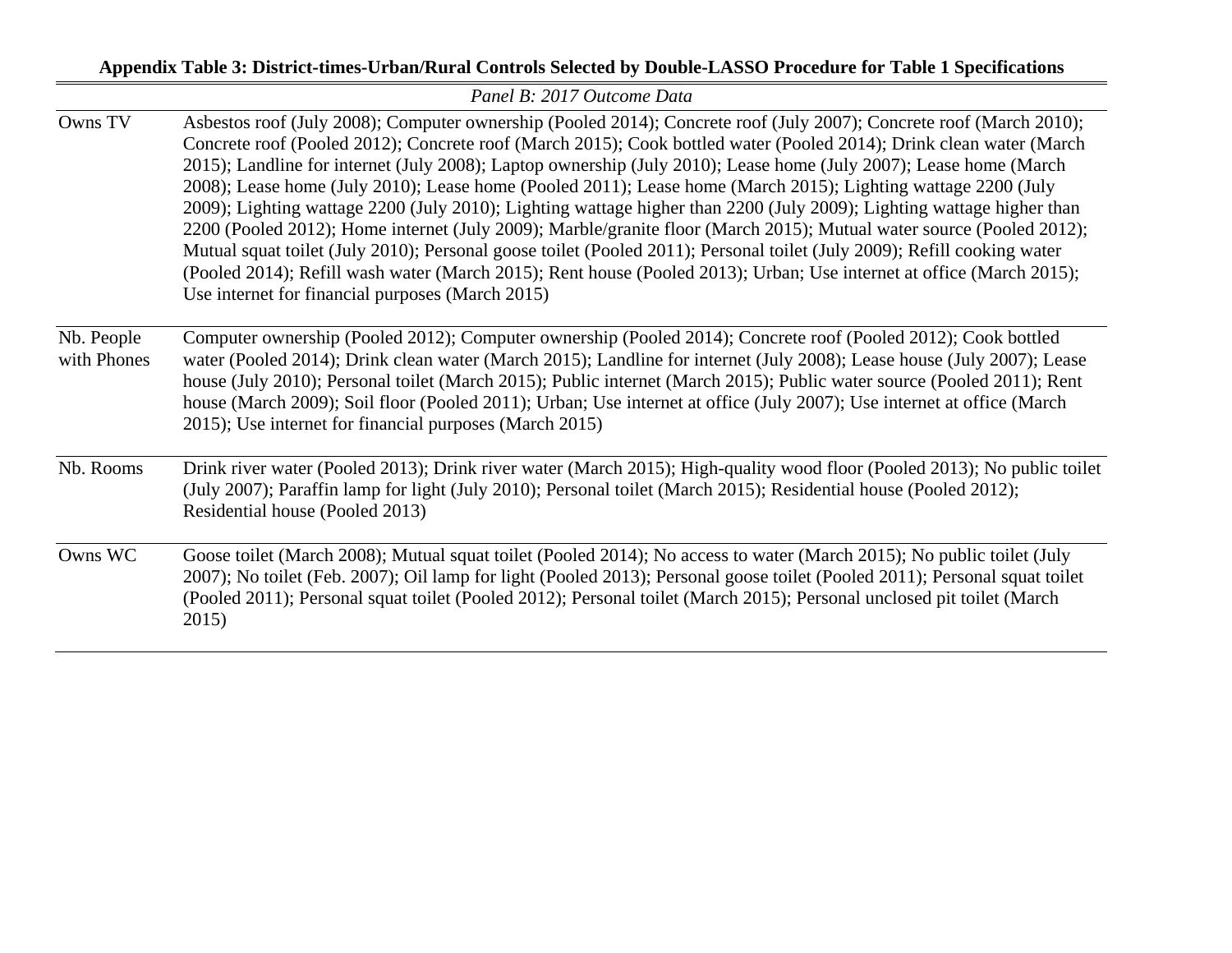| <b>Appendix Table 4: Replication of Table 1, Dropping Control Variables</b> |            |                    |            |            |
|-----------------------------------------------------------------------------|------------|--------------------|------------|------------|
|                                                                             | (1)        | (2)                | (3)        | (4)        |
|                                                                             | Own TV     | Nb. SIM            | Nb. Rooms  | Own WC     |
|                                                                             |            | Cards              |            |            |
|                                                                             |            | Panel A: 2016 Data |            |            |
| <b>TV</b> Treatment                                                         | $-0.0309*$ | $-0.0827$          |            |            |
|                                                                             | (0.0171)   | (0.0780)           |            |            |
|                                                                             | [0.018]    | [0.336]            |            |            |
| <b>Cell Treatment</b>                                                       | 0.00213    | 0.0111             |            |            |
|                                                                             | (0.0144)   | (0.0720)           |            |            |
|                                                                             | [0.893]    | [0.911]            |            |            |
| <b>Room Treatment</b>                                                       |            |                    | $-0.0527$  | 0.0162     |
|                                                                             |            |                    | (0.199)    | (0.0214)   |
|                                                                             |            |                    | [0.788]    | [0.555]    |
| <b>WC</b> Treatment                                                         |            |                    | 0.0346     | $-0.00842$ |
|                                                                             |            |                    | (0.188)    | (0.0227)   |
|                                                                             |            |                    | [0.885]    | [0.801]    |
|                                                                             |            |                    |            |            |
| Observations                                                                | 291,414    | 291,414            | 291,414    | 291,414    |
| Controls                                                                    | None       | None               | None       | None       |
| Strata FE                                                                   | <b>YES</b> | <b>YES</b>         | <b>YES</b> | <b>YES</b> |
| Dep. Variable Mean                                                          | 0.110      | 2.183              | 6.150      | 0.672      |
| FWER-adjusted $p$ -value                                                    | 0.266      | 0.959              | 0.959      | 0.959      |
|                                                                             |            |                    |            |            |
|                                                                             | (1)        | (2)                | (3)        | (4)        |
|                                                                             | Own TV     | Nb. People         | Nb. Rooms  | Own WC     |
|                                                                             |            | with               |            |            |
|                                                                             |            | Phones             |            |            |
|                                                                             |            | Panel B: 2017 Data |            |            |
| <b>TV</b> Treatment                                                         | $-0.0205$  | $-0.0651$          |            |            |
|                                                                             | (0.0196)   | (0.0636)           |            |            |
|                                                                             | [0.124]    | [0.418]            |            |            |
| <b>Cell Treatment</b>                                                       | 0.00966    | $-0.0147$          |            |            |
|                                                                             | (0.0160)   | (0.0602)           |            |            |
|                                                                             | [0.466]    | [0.869]            |            |            |
| <b>Room Treatment</b>                                                       |            |                    | $-0.0983$  | 0.0144     |
|                                                                             |            |                    | (0.187)    | (0.0201)   |
|                                                                             |            |                    | [0.594]    | [0.596]    |
| <b>WC</b> Treatment                                                         |            |                    | $-0.0128$  | $-0.00988$ |
|                                                                             |            |                    | (0.176)    | (0.0211)   |
|                                                                             |            |                    | [0.956]    | [0.755]    |
| Observations                                                                | 297,276    | 297,276            | 297,276    | 297,276    |
| Controls                                                                    | None       | None               | None       | None       |
| Strata FE                                                                   | <b>YES</b> | <b>YES</b>         | <b>YES</b> | <b>YES</b> |
| Dep. Variable Mean                                                          | 0.116      | 1.957              | 6.229      | 0.696      |
| FWER-adjusted <i>p</i> -value                                               | 0.749      | 0.927              | 0.927      | 0.927      |

Notes: This table replicates Table 1, but does not include the control variables selected by the double lasso (other than the strata) in the regressions. \*\*\*  $p<0.01$ , \*\*  $p<0.05$ , \*  $p<0.1$ .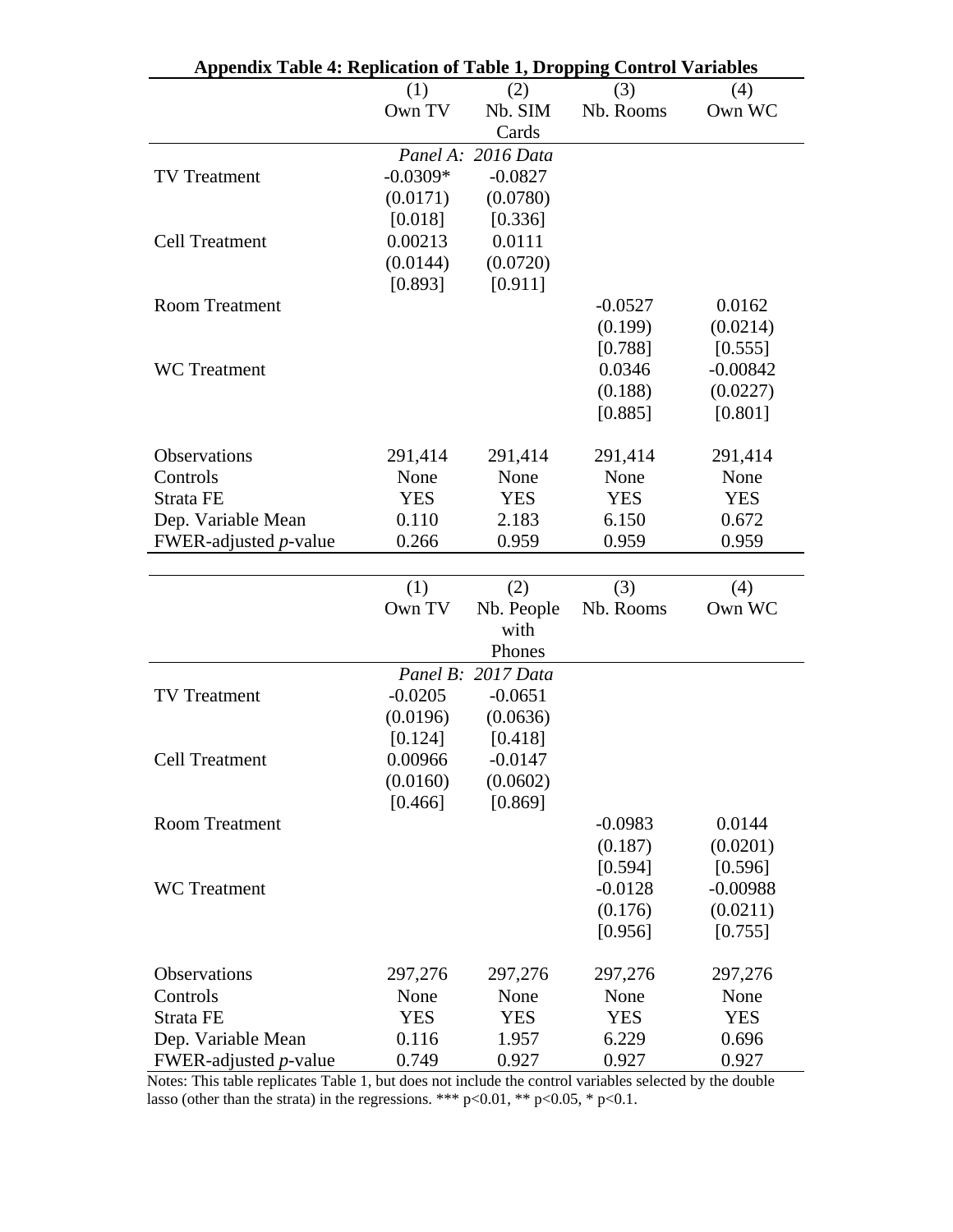|                               | (1)         |
|-------------------------------|-------------|
|                               | Nb. People  |
|                               | with Phones |
|                               |             |
| <b>TV</b> Treatment           | $-0.0113$   |
|                               | (0.0316)    |
|                               | [0.838]     |
| Cell Treatment                | $-0.0128$   |
|                               | (0.0305)    |
|                               | [0.834]     |
|                               |             |
| Observations                  | 291,414     |
| Controls                      | Lasso       |
| Strata FE                     | <b>YES</b>  |
| Dep. Variable Mean            | 1.924       |
| FWER-adjusted <i>p</i> -value | 0.734       |

### **Appendix Table 5: Replication of Table 1, Alternate Cell Phone Outcome Variable in 2016**

Notes: The SIM card question in the 2016 SUSENAS was removed in the 2017 survey. Instead, we used the number of people with phones as an alternative measure of SIM card usage in 2017 (Table 1, Panel B, Column 2). In this table, we replicate the 2016 analysis using number of phones rather than number of SIM cards as the outcome variable. \*\*\* p<0.01, \*\* p<0.05, \* p<0.1.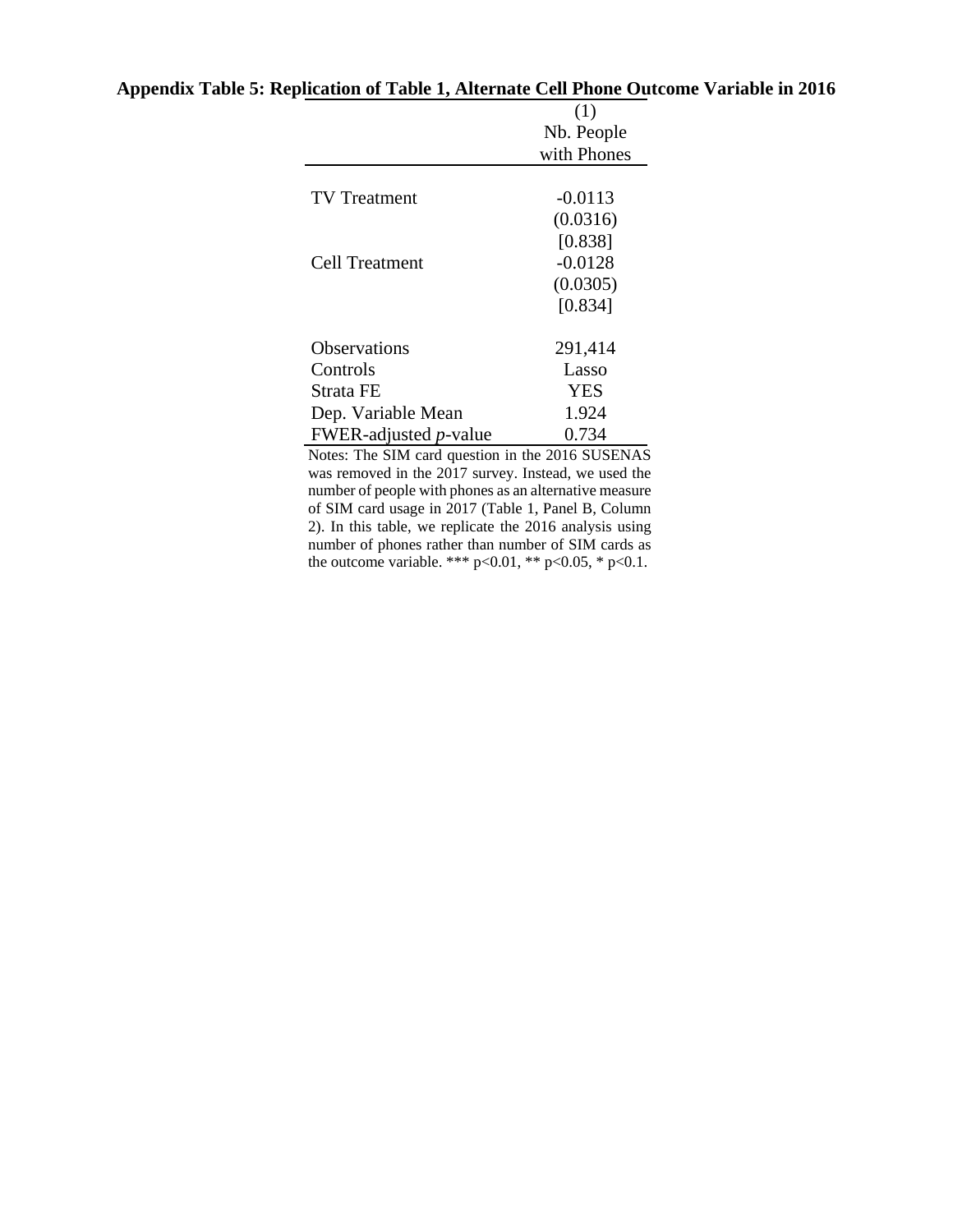| Appendix Table 6: Replication of Table 2, with Data Truncated in March 2016 |                |                            |                                        |  |
|-----------------------------------------------------------------------------|----------------|----------------------------|----------------------------------------|--|
|                                                                             | (1)            | (2)                        | (3)                                    |  |
|                                                                             | Log Sales      | Log Sales                  | Log Sales                              |  |
|                                                                             |                |                            |                                        |  |
| <b>TV</b> Treatment x Post                                                  | 0.0614         | 0.0614                     | 0.0572                                 |  |
|                                                                             | (0.0564)       | (0.0789)                   | (0.0482)                               |  |
| <b>Cell Treatment x Post</b>                                                | $0.201***$     | $0.201**$                  | $0.103**$                              |  |
|                                                                             | (0.0564)       | (0.0789)                   | (0.0474)                               |  |
| Observations                                                                | 156            | 156                        | 156                                    |  |
| <b>Model/Standard Errors</b>                                                | Robust         | Newey                      | Panel-Corrected                        |  |
|                                                                             |                |                            | AR(1)                                  |  |
| Dep. Variable Mean                                                          | 10.76          | 10.76                      | 10.76                                  |  |
| TV coef. $= -0.95$ F-statistic / chi-squared                                | 321.1          | 164.4                      | 436.6                                  |  |
| TV coef. $= -0.95 p$ -value                                                 | < 0.001        | < 0.001                    | < 0.001                                |  |
| $-11$ . $11$ . $-11$ . $-1$ . $-1$ . $-1$<br>$\mathbf{X}$                   | 1.1.111111001c | مله مله مله<br>$0.01 - 44$ | $\Lambda$ $\Lambda$ $\sim$<br>$\sim$ 1 |  |

*Notes*: This table replicates Table 2, but truncates the data in March 2016. \*\*\* p<0.01, \*\* p<0.05, \* p<0.1.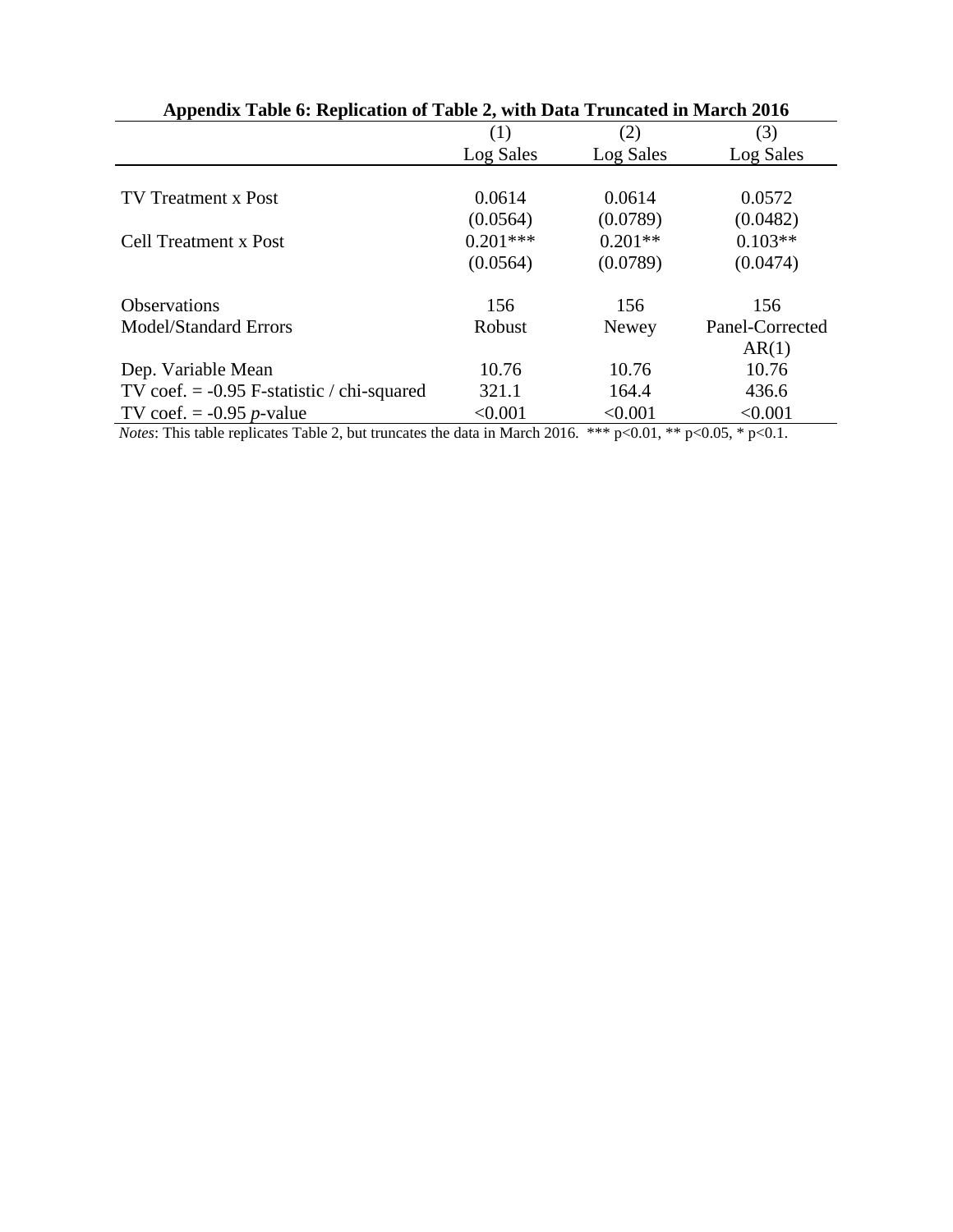| Appendix Table 7a: Effect of Treatment on Actual Television Sales (Month FE) |            |              |                 |  |
|------------------------------------------------------------------------------|------------|--------------|-----------------|--|
|                                                                              | (1)        | (2)          | (3)             |  |
|                                                                              | Log Sales  | Log Sales    | Log Sales       |  |
|                                                                              |            |              |                 |  |
| <b>TV Treatment x Post</b>                                                   | 0.0540     | 0.0540       | 0.0498          |  |
|                                                                              | (0.0470)   | (0.0785)     | (0.0564)        |  |
| Cell Treatment x Post                                                        | $0.190***$ | $0.190**$    | $-0.00391$      |  |
|                                                                              | (0.0470)   | (0.0785)     | (0.0509)        |  |
| <b>Observations</b>                                                          | 192        | 192          | 192             |  |
| <b>Model/Standard Errors</b>                                                 | Robust     | <b>Newey</b> | Panel-Corrected |  |
|                                                                              |            |              | AR(1)           |  |
| Dep. Variable Mean                                                           | 10.77      | 10.77        | 10.77           |  |
| TV coef. $=$ -.95 F-statistic / chi-squared                                  | 456.4      | 163.4        | 314.8           |  |
| TV coef. $=$ -.95 <i>p</i> -value                                            | < 0.001    | < 0.001      | < 0.001         |  |

*Notes*: This table replicates Table 2, but includes month fixed effects in all regressions. \*\*\* p<0.01, \*\* p<0.05, \* p<0.1.

| Appendix Table 7b: Effect of Treatments on Actual Television Sales (Month-Year FE) |            |              |                 |  |
|------------------------------------------------------------------------------------|------------|--------------|-----------------|--|
|                                                                                    | (1)        | (2)          | (3)             |  |
|                                                                                    | Log Sales  | Log Sales    | Log Sales       |  |
|                                                                                    |            |              |                 |  |
| <b>TV</b> Treatment x Post                                                         | 0.0540     | 0.0540       | 0.0509          |  |
|                                                                                    | (0.0365)   | (0.0582)     | (0.0515)        |  |
| Cell Treatment x Post                                                              | $0.190***$ | $0.190***$   | 0.0417          |  |
|                                                                                    | (0.0365)   | (0.0582)     | (0.0511)        |  |
| <b>Observations</b>                                                                | 192        | 192          | 192             |  |
| <b>Model/Standard Errors</b>                                                       | Robust     | <b>Newey</b> | Panel-Corrected |  |
|                                                                                    |            |              | AR(1)           |  |
| Dep. Variable Mean                                                                 | 10.77      | 10.77        | 10.77           |  |
| TV coef. $=$ -.95 F-statistic / chi-squared                                        | 757        | 297.6        | 377.6           |  |
| TV coef. $=$ -.95 <i>p</i> -value                                                  | < 0.001    | < 0.001      | < 0.001         |  |

*Notes*: This table replicates Table 2, but includes month-of-year fixed effects in all regressions. \*\*\* p<0.01, \*\* p<0.05, \* p<0.1.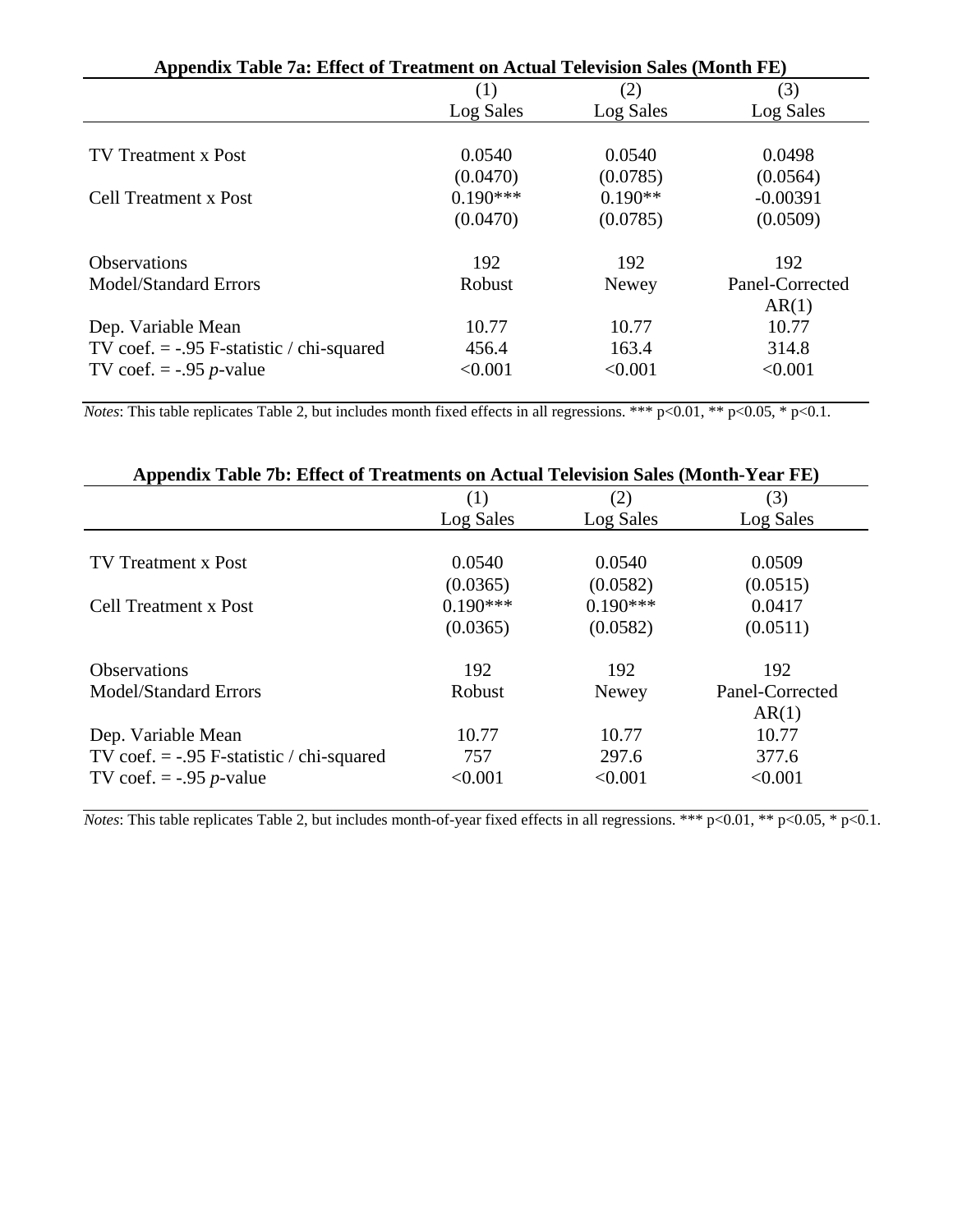| Appenuix Tabie o. Effect of Treatments on Silvi-Caru Ownership, Dropping Jakarta for Kobustness |                    |                 |                 |
|-------------------------------------------------------------------------------------------------|--------------------|-----------------|-----------------|
|                                                                                                 | (1)                | (2)             | (3)             |
|                                                                                                 | Log Subscribers    | Log Subscribers | Log Subscribers |
|                                                                                                 | Panel A: 2015 Data |                 |                 |
| <b>Cell Treatment</b>                                                                           | $-0.310$           | $-0.135$        | $-0.143$        |
|                                                                                                 | (0.407)            | (0.145)         | (0.153)         |
|                                                                                                 | [0.196]            | [0.532]         | [0.508]         |
| <b>TV</b> Treatment                                                                             | $-0.173$           | $-0.162$        | $-0.148$        |
|                                                                                                 | (0.414)            | (0.155)         | (0.142)         |
|                                                                                                 | [0.511]            | [0.393]         | [0.467]         |
| Observations                                                                                    | 33                 | 33              | 33              |
| Log population control                                                                          | $\mathbf N$        | Y               | Y               |
| Strata FE                                                                                       | N                  | $\mathbf N$     | Y               |
| Dep. Variable Mean                                                                              | 14.90              | 14.90           | 14.90           |
|                                                                                                 | Panel B: 2016 Data |                 |                 |
| <b>Cell Treatment</b>                                                                           | $-0.332$           | $-0.159$        | $-0.171$        |
|                                                                                                 | (0.403)            | (0.147)         | (0.159)         |
|                                                                                                 | [0.169]            | [0.480]         | [0.445]         |
| <b>TV</b> Treatment                                                                             | $-0.168$           | $-0.157$        | $-0.135$        |
|                                                                                                 | (0.410)            | (0.159)         | (0.145)         |
|                                                                                                 | [0.544]            | [0.487]         | [0.573]         |
|                                                                                                 |                    |                 |                 |
| Observations                                                                                    | 33                 | 33              | 33              |
| Log population control                                                                          | $\mathbf N$        | Y               | Y               |
| Strata FE                                                                                       | $\mathbf N$        | $\mathbf N$     | Y               |
| Dep. Variable Mean                                                                              | 15.13              | 15.13           | 15.13           |
|                                                                                                 |                    |                 |                 |
|                                                                                                 | Panel C: 2017 Data |                 |                 |
| <b>Cell Treatment</b>                                                                           | $-0.241$           | $-0.0610$       | $-0.0606$       |
|                                                                                                 | (0.408)            | (0.133)         | (0.107)         |
|                                                                                                 | [0.232]            | [0.562]         | [0.573]         |
| TV Treatment                                                                                    | 0.0231             | 0.0347          | 0.0206          |
|                                                                                                 | (0.411)            | (0.131)         | (0.108)         |
|                                                                                                 | [0.901]            | [0.748]         | [0.835]         |
| Observations                                                                                    | 33                 | 33              | 33              |
| Log population control                                                                          | $\mathbf N$        | Y               | Y               |
| Strata FE                                                                                       | ${\bf N}$          | ${\bf N}$       | Y               |
| Dep. Variable Mean                                                                              | 15.52              | 15.52           | 15.52           |

|  |  | Appendix Table 8: Effect of Treatments on SIM Card Ownership, Dropping Jakarta for Robustness |  |  |  |
|--|--|-----------------------------------------------------------------------------------------------|--|--|--|
|--|--|-----------------------------------------------------------------------------------------------|--|--|--|

*Notes*: This table replicates Table 3, dropping Jakarta for robustness. \*\*\* p<0.01, \*\* p<0.05, \* p<0.1.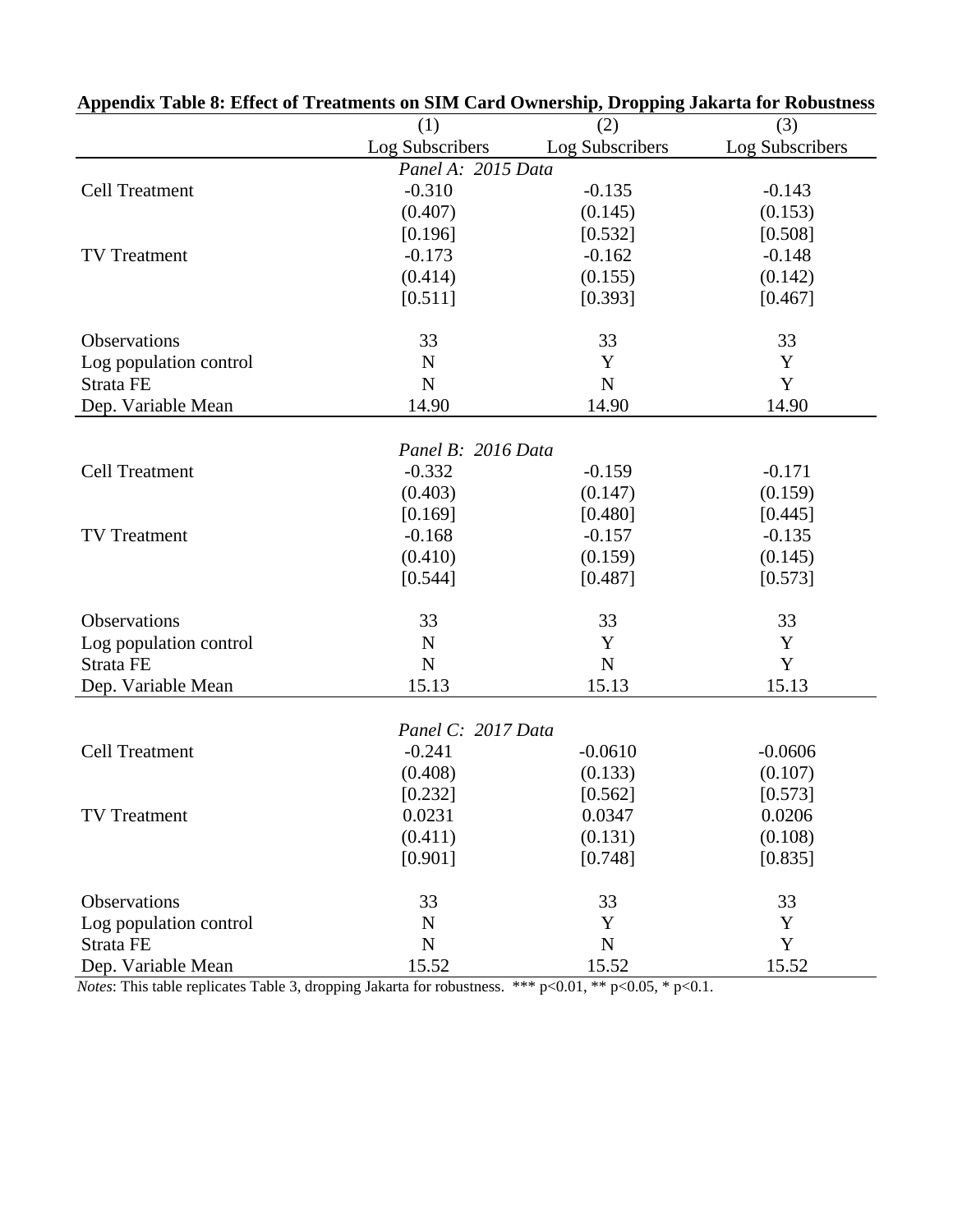| Appendix Table 9: Effect of Treatments on SIM Card Ownership, All Years Pooled |                 |                 |                 |  |  |
|--------------------------------------------------------------------------------|-----------------|-----------------|-----------------|--|--|
|                                                                                | (1)             | (2)             | (3)             |  |  |
|                                                                                | Log Subscribers | Log Subscribers | Log Subscribers |  |  |
|                                                                                |                 |                 |                 |  |  |
| <b>Cell Treatment</b>                                                          | $-0.216$        | $-0.0930$       | $-0.0982$       |  |  |
|                                                                                | (0.231)         | (0.0932)        | (0.0931)        |  |  |
|                                                                                | [0.344]         | [0.568]         | [0.551]         |  |  |
| <b>TV</b> Treatment                                                            | $-0.184$        | $-0.118$        | $-0.117$        |  |  |
|                                                                                | (0.237)         | (0.0973)        | (0.0895)        |  |  |
|                                                                                | [0.434]         | [0.452]         | [0.469]         |  |  |
| <b>Observations</b>                                                            | 102             | 102             | 102             |  |  |
| Log population control                                                         | N               | Y               | Y               |  |  |
| Strata FE                                                                      | N               | N               | Y               |  |  |
| Dep. Variable Mean                                                             | 15.22           | 15.22           | 15.22           |  |  |

*Notes*: This table replicates Table 3, pooling all data from 2015-2017 into a single regression within each column. \*\*\* p<0.01, \*\* p<0.05, \* p<0.1.

| All teal's Pooled (Jakafta Dropped) |                 |                 |                 |  |  |  |  |  |
|-------------------------------------|-----------------|-----------------|-----------------|--|--|--|--|--|
|                                     | (1)             | (2)             | (3)             |  |  |  |  |  |
|                                     | Log Subscribers | Log Subscribers | Log Subscribers |  |  |  |  |  |
|                                     |                 |                 |                 |  |  |  |  |  |
| <b>Cell Treatment</b>               | $-0.294$        | $-0.118$        | $-0.125$        |  |  |  |  |  |
|                                     | (0.233)         | (0.0943)        | (0.0939)        |  |  |  |  |  |
|                                     | [0.183]         | [0.462]         | [0.448]         |  |  |  |  |  |
| <b>TV</b> Treatment                 | $-0.106$        | $-0.0946$       | $-0.0876$       |  |  |  |  |  |
|                                     | (0.236)         | (0.0984)        | (0.0883)        |  |  |  |  |  |
|                                     | [0.645]         | [0.576]         | [0.618]         |  |  |  |  |  |
| <b>Observations</b>                 | 99              | 99              | 99              |  |  |  |  |  |
| Log population control              | N               | Y               | Y               |  |  |  |  |  |
| Strata FE                           | N               | N               | Y               |  |  |  |  |  |
| Dep. Variable Mean                  | 15.18           | 15.18           | 15.18           |  |  |  |  |  |

#### **Appendix Table 10: Effect of Treatments on SIM Card Ownership, All Years Pooled (Jakarta Dropped)**

 Notes: This table replicates Appendix Table 8, pooling all data from 2015-2017 into a single regression within each column. \*\*\* p<0.01, \*\* p<0.05, \* p<0.1.